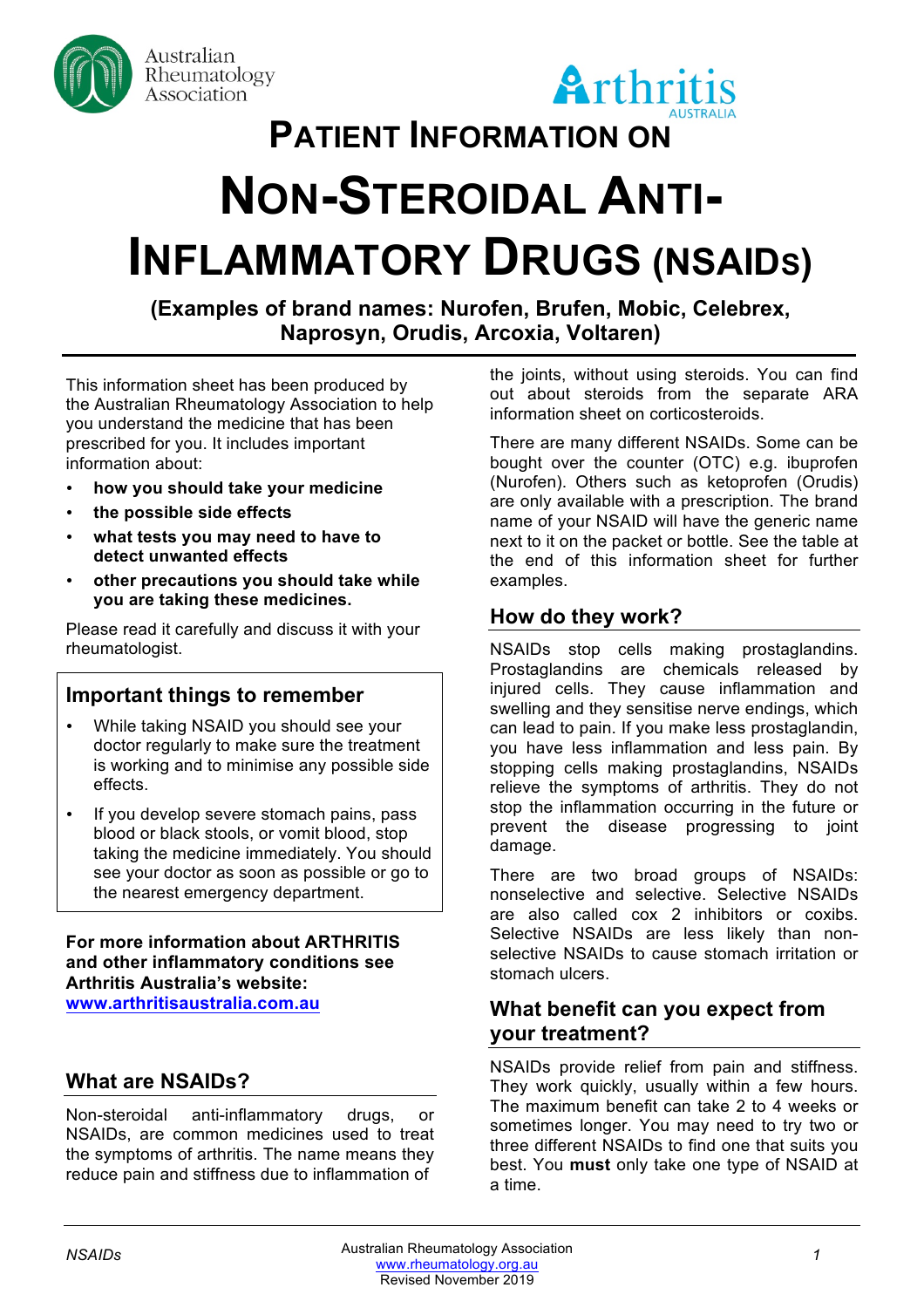# **How are NSAIDs taken?**

NSAIDs are usually taken by mouth in tablet or capsule form. They are also available as liquids, injections, creams, sprays and suppositories.

Side effects may occur with any method of administration, even when NSAIDs are applied to the skin (see *Side effects*).

#### *When should they be taken?*

NSAIDS can be taken when needed to treat short term symptoms. They can also be taken regularly to manage persistent pain and stiffness.

While NSAIDs may be more effective if taken regularly, the possible side effects are less if they are only taken when needed, for example before exercise.

How often you take a NSAID also depends on the one you are prescribed. Ask your doctor or pharmacist if you are uncertain about how often to take your medicine.

Tablets and capsules should be taken with food to reduce possible side effects.

#### *What is the dosage?*

NSAIDs come in different strengths. Treatment usually starts with a low dose.

Your doctor will adjust the dose depending on the type of NSAID, the condition for which it is being used and whether or not your symptoms are relieved.

To minimise side effects, the lowest dose that controls symptoms is usually recommended.

Always follow the instructions provided in the packaging unless otherwise directed by your doctor.

#### *Can other medicines be taken with NSAIDs?*

To minimise side effects, sometimes a medicine to protect the stomach may be given (see page 3).

NSAIDs may be used with other arthritis medicines including:

- DMARDs (antirheumatic drugs) such as methotrexate
- simple pain medicines such as paracetamol.

Corticosteroids are not generally used with NSAIDs as the risk of side effects such as stomach irritation or ulcers are increased. There are separate information sheets for the medicines mentioned above.

You should not take more than one NSAID at the same time, including those bought without a prescription (except for low dose aspirin).

#### *How long is the treatment continued?*

Due to potential adverse effects with long term treatment, NSAIDs should be used at the minimum effective dose for the shortest possible time. NSAIDs should not be continued indefinitely without regular review by your doctor.

# **Are there any side effects?**

You might experience side effects with your treatment. Tell your doctor if you are concerned about possible side effects. A reduction in dose or change to another NSAID may decrease the side effects so that you can continue to take the treatment.

Alternatively, your doctor may recommend a different pain relieving medicine with fewer potential side effects, such as paracetamol. This may allow you take the NSAID less often or stop it altogether.

#### *Most common possible side effects:*

- The most common side effects are *gastrointestinal* and may include nausea (feeling sick), vomiting, diarrhoea, constipation, heartburn and stomach pain or cramps.
- Other common side effects of NSAIDs include dizziness, lightheadedness, tiredness, headache, ringing in the ears (tinnitis) and increased blood pressure **(**see *Precautions*).
- NSAIDs can make *heart failure or kidney failure* worse. Fluid retention can lead to weight gain or swelling of ankles or legs. Kidney failure is more likely if you are also taking fluid tablets and certain blood pressure tablets (see *Precautions*).
- *Stomach or duodenal ulcers:* If you develop severe stomach pains, pass blood or black stools, or vomit blood, stop taking the medicine immediately. You should see your doctor as soon as possible or go to the nearest emergency department.

The risk of ulcers is higher if:

- you are older than 65 years
- you have had a previous stomach or duodenal ulcer
- you are also taking warfarin or other blood thinners, corticosteroid tablets or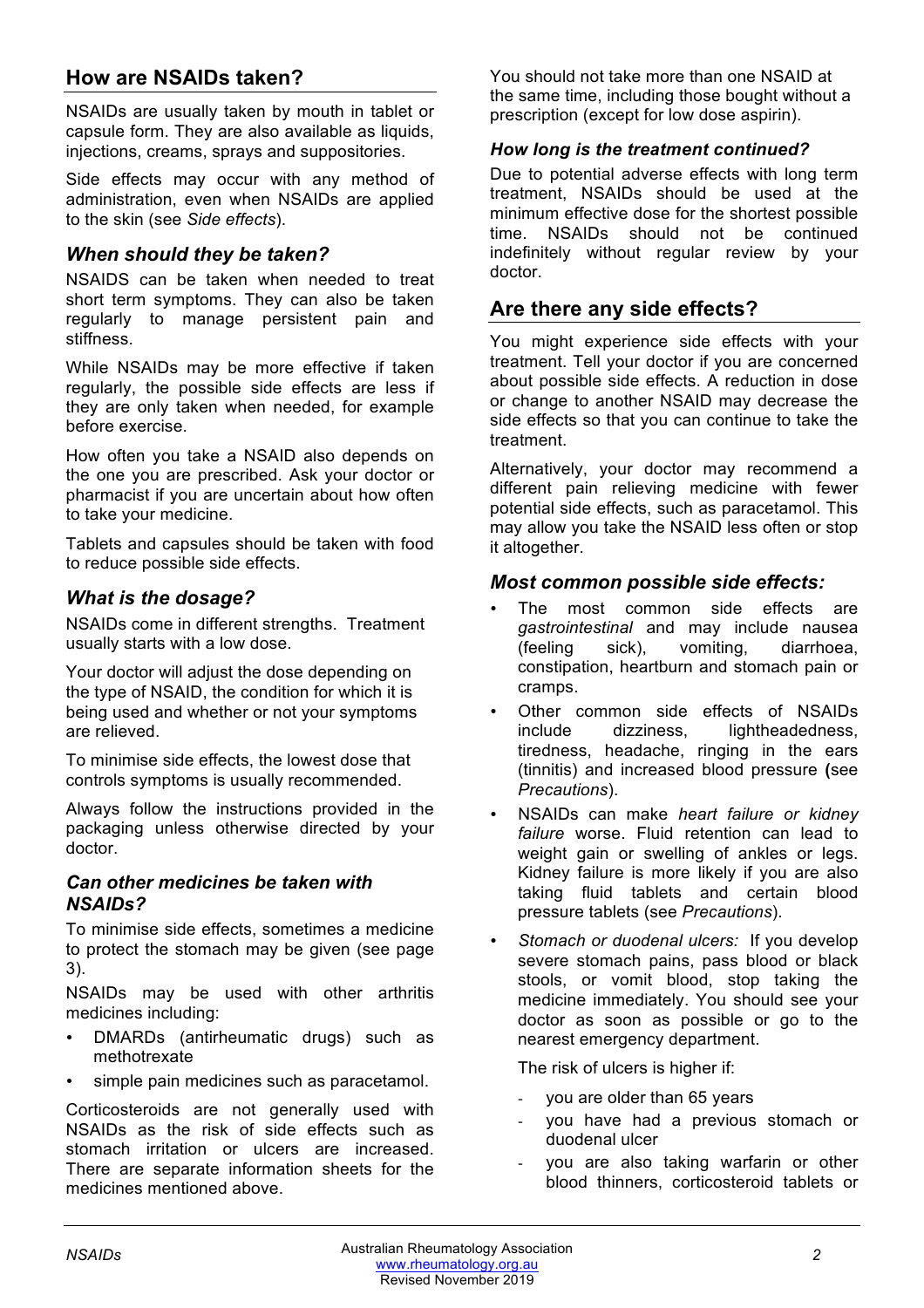low-dose aspirin (used by many people to help prevent a heart attack or stroke).

Your doctor may advise that you take an anti-ulcer medicine to help reduce the risk of getting a stomach or duodenal ulcer.

- *Bleeding* more easily than usual is often noticed.
- *Allergy* to NSAIDs can occur resulting in skin rashes or itchiness
- *Shortness of breath* may occur in some people with asthma (see *Precautions*)

There are also a number of other uncommon side effects. Read the leaflet that comes with the medicine, which lists all the precautions and possible side effects.

# *Cardiovascular (CV) risk*

The benefits of NSAIDs outweigh the known risks for most people. However there is a small but significant increased risk of CV adverse effects (such as heart attack, angina or stroke) with both selective and nonselective NSAIDs. The risk is lower with smaller doses of NSAIDs used for shorter periods of time. The risk is higher in those with other CV risk factors such as a previous CV event (e.g. a heart attack), smoking, obesity, high cholesterol or diabetes. Due to these potential adverse effects, any NSAID should be used in the *minimum effective dose* and for the *shortest possible time.*

If you have any questions or concerns about the risks of CV events, discuss the benefits and risks with your GP or rheumatologist.

# **What precautions are necessary?**

# *Blood pressure*

Because NSAIDs can affect your blood pressure it is a good idea to have your blood pressure monitored monthly for the first two months. This is more important if you already have high blood pressure or you are on treatment for high blood pressure.

# *Asthma*

• *Shortness of breath* may occur in some people with asthma. Seek medical help if your asthma suddenly becomes worse after taking NSAIDs.

# *Blood tests*

It is usually advised to check a blood count and kidney function before starting NSAIDs long-term. Twice yearly checks are advised if you have no other risk factors. Your kidney function may need to be monitored more frequently if you have other risk factors for reduced kidney function, such as being over 65 years old and taking blood pressure medicines or fluid tablets.

#### *Use with other medicines*

- NSAIDs can interact with other medicines. You should tell your doctor (including your general practitioner, rheumatologist and other health professionals) about all medicines you are taking, including herbal and naturopathic medicines. This includes over the counter (OTC) medicines as some contain NSAIDs.
- Despite the possible increased risk of ulcer, low doses of aspirin used to prevent heart attack and stroke can be used with NSAIDs.
- Methotrexate for rheumatoid arthritis or other arthritis treatment can be taken safely with NSAIDs as long as your kidney function is normal.
- If you are taking anticoagulants such as warfarin or other blood thinners you should tell your doctor as combination with NSAIDs can increase the risk of bleeding.

# *Use with alcohol*

NSAIDs can increase the risk of a stomach or duodenal ulcer. Heavy alcohol use (more than 4 standard drinks in one session) should be avoided while taking these medicines.

# *Use in pregnancy and breastfeeding*

- NSAIDs are not recommended during pregnancy unless specifically advised by your doctor. If you are planning a family or you become pregnant you should discuss this with your doctor as soon as possible.
- Some studies suggest that if NSAIDs are taken around the time of conception there may be an increased risk of miscarriage.
- If NSAIDs are taken in later stages of pregnancy they may have an effect on the blood vessels near the baby's heart. Paracetamol does not have these effects.
- NSAIDs can be excreted into breast milk but most are safe while breastfeeding. Check